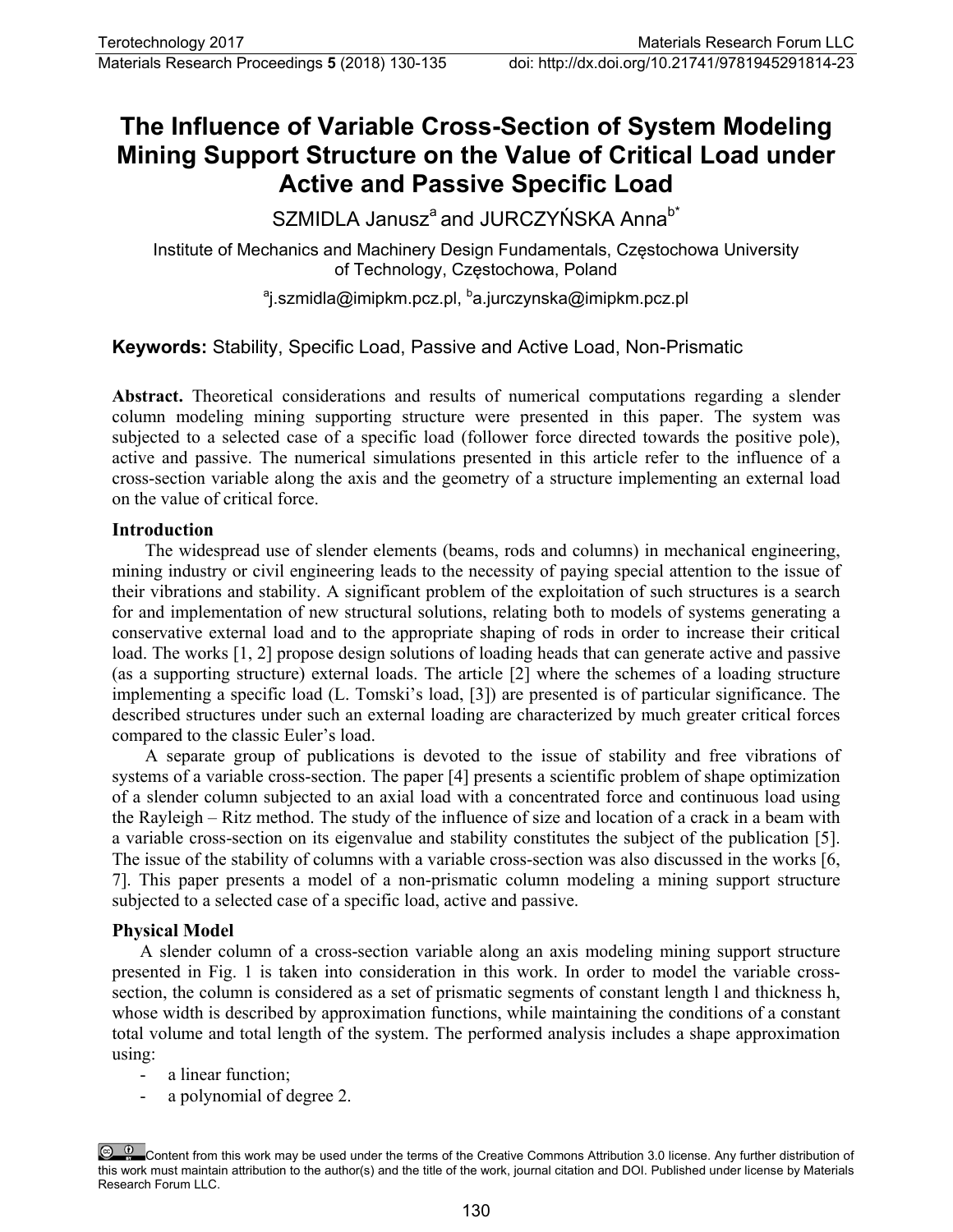Materials Research Proceedings **5** (2018) 130-135 doi: http://dx.doi.org/10.21741/9781945291814-23



*Fig. 1. Physical model of a non-prismatic column subjected to a passive and active specific load: a) division into segments, b) real construction solutions.*

The analyzed column is subjected to the follower force directed towards the positive pole (the case of the specific load defined by L. Tomski), active and passive. The active load is implemented through the upper structure realizing the load, built of two elements of a circular outline (constant curvature, a slice of a rolling bearing) – loading and receiving heads. The supporting structure constructed in the same way generates the passive load. Both constructions are real objects whose validity has been confirmed experimentally. For structural reasons, theoretical considerations and numerical calculations include also a rigid element of a length of  $1<sub>0</sub>$ , to ensure a proper mounting of the column.

#### **Problem Formulation**

On the basis of the presented description of a physical model of a slender column of a variable cross-section modeling a mining support structure, taking into account the Bernoulli – Euler's theory, the potential energy of the analyzed system was defined. The potential energy V is a sum of the energy of the bending elasticity of the particular steps of the column  $V_1$  and the potential energy derived from the vertical  $(V_2)$  and horizontal  $(V_3)$  components of the active and passive external load:

$$
V_{i} = \frac{1}{2} \sum_{i=1}^{n} (EJ)_{i} \int_{0}^{1} [y_{i}^{II}(x_{i})]^{2} dx_{i};
$$
\n(1)

$$
V_2 = -\frac{P}{2} \sum_{i=1}^{n} \int_{0}^{1} \left[ y_i^{II} (x_i) \right] dx_i + P \frac{l_0}{2} \left[ \left( y_i^{I} (0) \right)^2 + \left( y_n^{I} (1) \right)^2 \right],
$$
 (2)

$$
V_3 = \frac{P}{2} \Big[ R_1 (y_1^1(0))^2 + R_2 (y_n^1(1))^2 \Big];
$$
\n(3)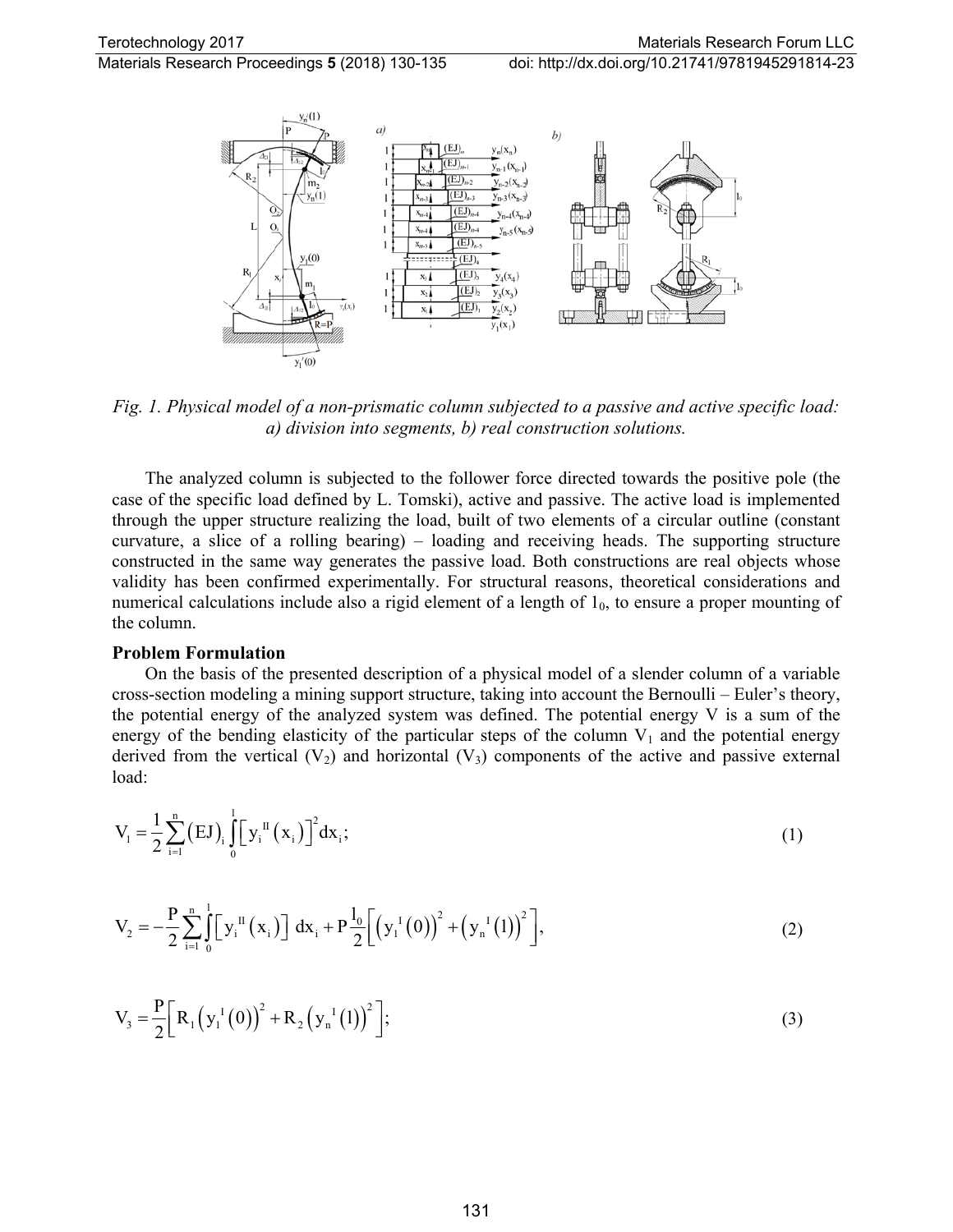$$
V = V_1 + V_2 + V_3. \tag{4}
$$

where: EJ – flexural stiffness,  $y_i(x_i)$  – function of the deflection of the i-th segment,  $R_1, R_2$  – radii of the heads implementing the passive and active load,  $l_0$  – length of the rigid element. The boundary problem was formulated on the basis of the minimum of the potential energy principle (static criterion of the stability loss):

$$
\delta V = 0. \tag{5}
$$

The geometric boundary conditions and the continuity conditions referring to the deflection and the angles of the deflection in the mounting of the system and in the points of joining individual segments are expresses by the following formulas:

$$
y_1(0) = -(R_1 - l_0)y_1^1(0), \t y_n(1) = (R_2 - l_0)y_n^1(1),
$$
 (6-7)

$$
y_j(1) = y_{j+1}(0),
$$
  $y_j^1(1) = y_{j+1}^1(0).$  (8-9)

Formulas (Eq. 6-7) result directly from the design assumptions of the loading structure. Performing the variational calculus of the potential energy (Eq. 4), substituting to the equation which defines the principle of the minimum of the potential energy (Eq. 5) and then taking into account the geometric boundary conditions (Eq. 6-7) and the continuity conditions (Eq. 8-9) makes it possible to determine:

- the differential equations of displacements:

$$
(EJ)i yiIV (xi) + PyiII (xi) = 0;
$$
 (10)

the natural boundary conditions:

$$
(R_1 - l_0) y_1^{\text{III}}(0) + y_1^{\text{II}}(0) = 0, \qquad (R_2 - l_0) y_n^{\text{III}}(1) + y_n^{\text{II}}(1) = 0; \qquad (11-12)
$$

the natural continuity conditions:

$$
(EJ)_{j} y_{j}^{II}(1) = (EJ)_{j+1} y_{j+1}^{II}(0), \qquad (EJ)_{j} y_{j}^{III}(1) = (EJ)_{j+1} y_{j+1}^{III}(0).
$$
 (13-14)

The solution of the differential equations of the displacements is written in the following form:

$$
y_i(x_i) = A_i \sin(k_i x_i) + B_i \cos(k_i x_i) + C_i x_i + D_i.
$$
 (15)

After substituting the solution (Eq. 15) with the geometrical and natural boundary conditions as well as continuity conditions, a system of homogeneous equations is obtained. Equating zero to the characteristic determinant of the system of equations defines a transcendental equation for the value of the critical force of the considered column.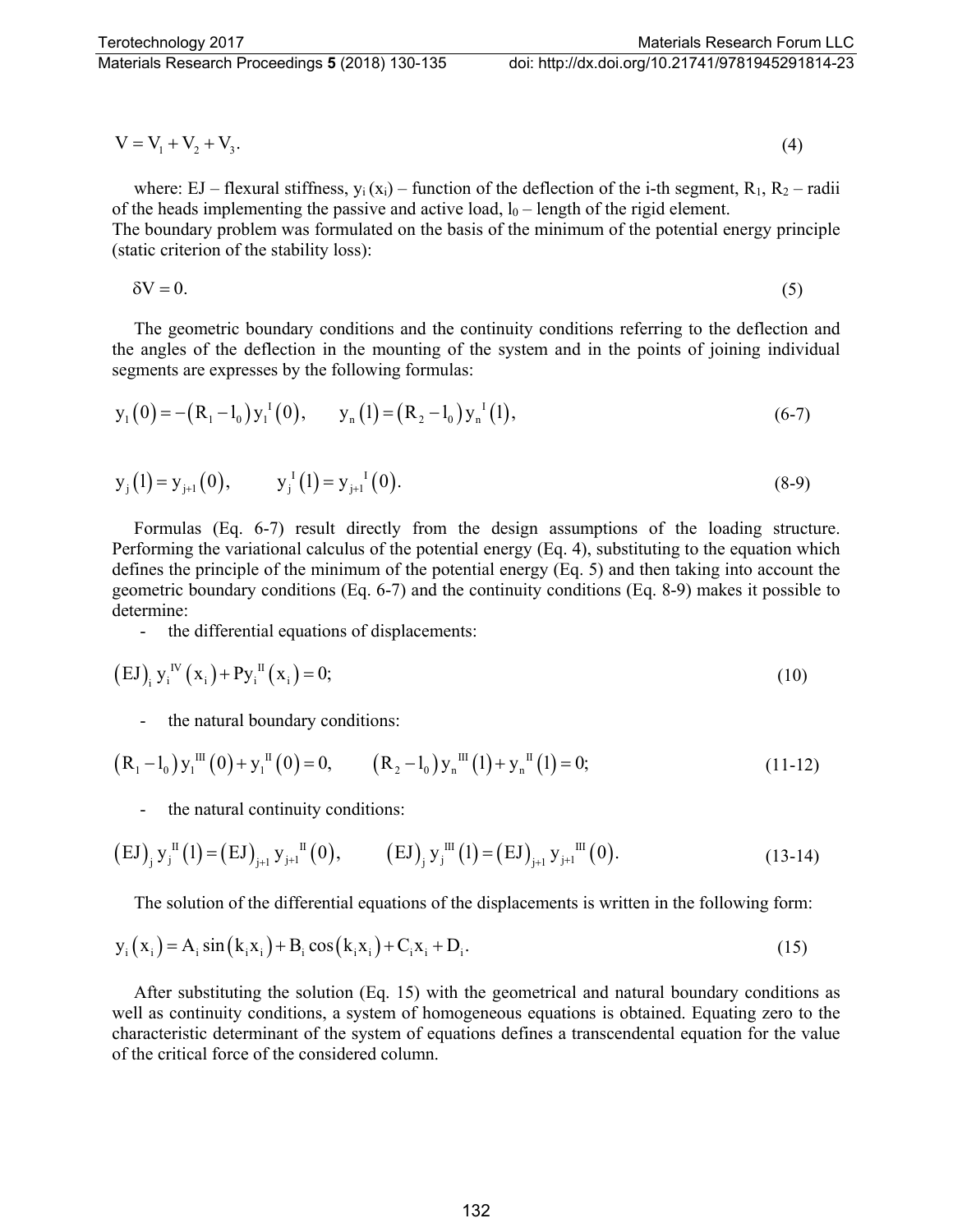### **Results of Numerical Simulations**

The results of the numerical calculations are presented in the dimensionless form, introducing the following parameters:

the parameters describing the approximating functions:

$$
p^* = \frac{p}{L}, \quad q^* = \frac{q}{L}, \quad Z^* = \frac{b_1 - b_n}{L} \cdot 100\%;
$$
 (17 a-c)

the parameter of the critical load:

$$
\lambda_{kr} = \frac{P_{kr}L^2}{(EJ)_{pr}};
$$
\n(18)

the parameter of the increase of the critical load:

$$
\delta_{\lambda_{kr}} = \frac{\lambda_{kr} - (\lambda_{kr})_{pr}}{(\lambda_{kr})_{pr}} \cdot 100\%.
$$
\n(19)

The values with the subscript "pr" in the formulas (Eq. 18, 19) refer to the prismatic (of constant cross-section) comparative system of the same volume.

Figure 2 shows the influence of the shape approximation of the non-prismatic rod by means of the approximating functions on the value of the critical load increment in relation to the equal values of the radii of the heads generating the active and passive load. On the basis of the presented graphs, it is possible to determine the ranges of the values of the parameter of the convergence of the system (in the case of the shape approximation by the linear function, Fig. 2a) or the parameters of the position of the vertex of the parabola (in the case of the shape approximation by the polynomial of degree 2, Fig. 2b), for which there is an increase in the value of the critical force of the structure compared to the reference system of the constant cross-section. The maximum increase of the critical load achieved was about 10%.



*Fig. 2. Value of the critical load increase of the non-prismatic column as a function of the variable geometry of the structures performing the active and passive load: a) when the outline is approximated by the linear function; b) when the outline is approximated by the parabolic function.*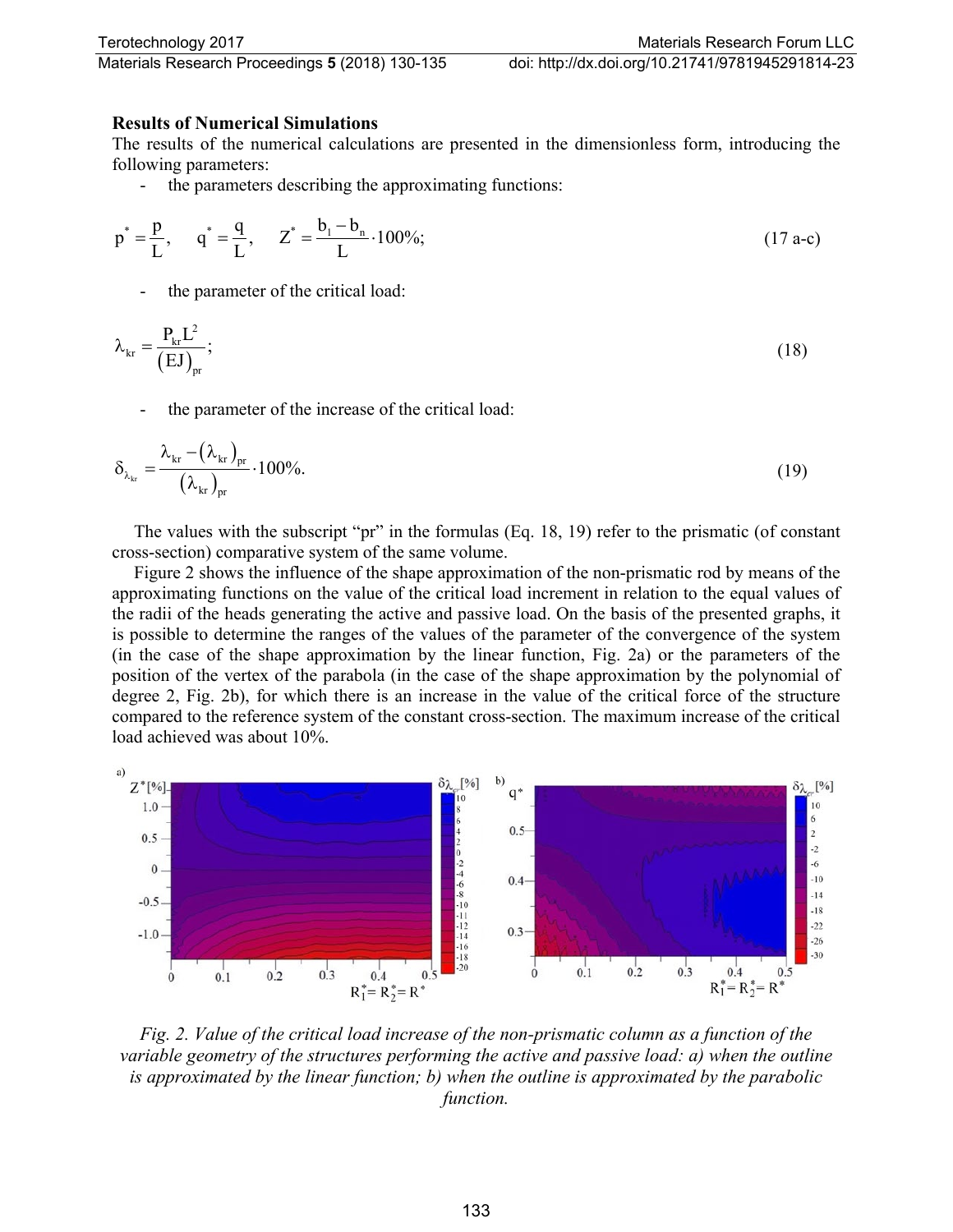

*Fig. 3. Value of the increment of the critical load of the non-prismatic column depending on the variable geometry of the support structure realizing the passive load (when R2 \* = 0.4): a) when the outline is approximated by the linear function; b) when the outline is approximated by the polynomial of degree 2.*

Similar data is presented in Figure 3 that illustrates a detailed analysis of the influence of the cross-section variable along the axis on the increment if the critical load value as a function of the variable geometry of the support structure implementing the passive load, at a specified radius of the heads performing the active load. The distribution of critical load increments is similar to that shown in Figure 2. In the case of the linear approximation function, it has been shown that in comparison with the comparative system of the constant cross-section, the critical load can be increased to  $16\%,$ while the approximation with parabolic function to 10%.



*Fig. 4. The value of the increase of the critical load of the non-prismatic column depending on the variable geometry of the structure implementing active load (while R1 \* =0.3): a) when the outline is approximated by the linear function; b) when the outline is approximated by the parabolic function.*

Figure 4 shows the increase of the critical load depending on the coefficients of the approximating functions and the variable radius of the upper heads realizing the active load, with the given geometry of the support structure. In the discussed case there was a slightly different distribution of critical load increments with maximum values of 10% in the approximation of the outline by a linear function and 15% when considering the polynomial of degree 2.